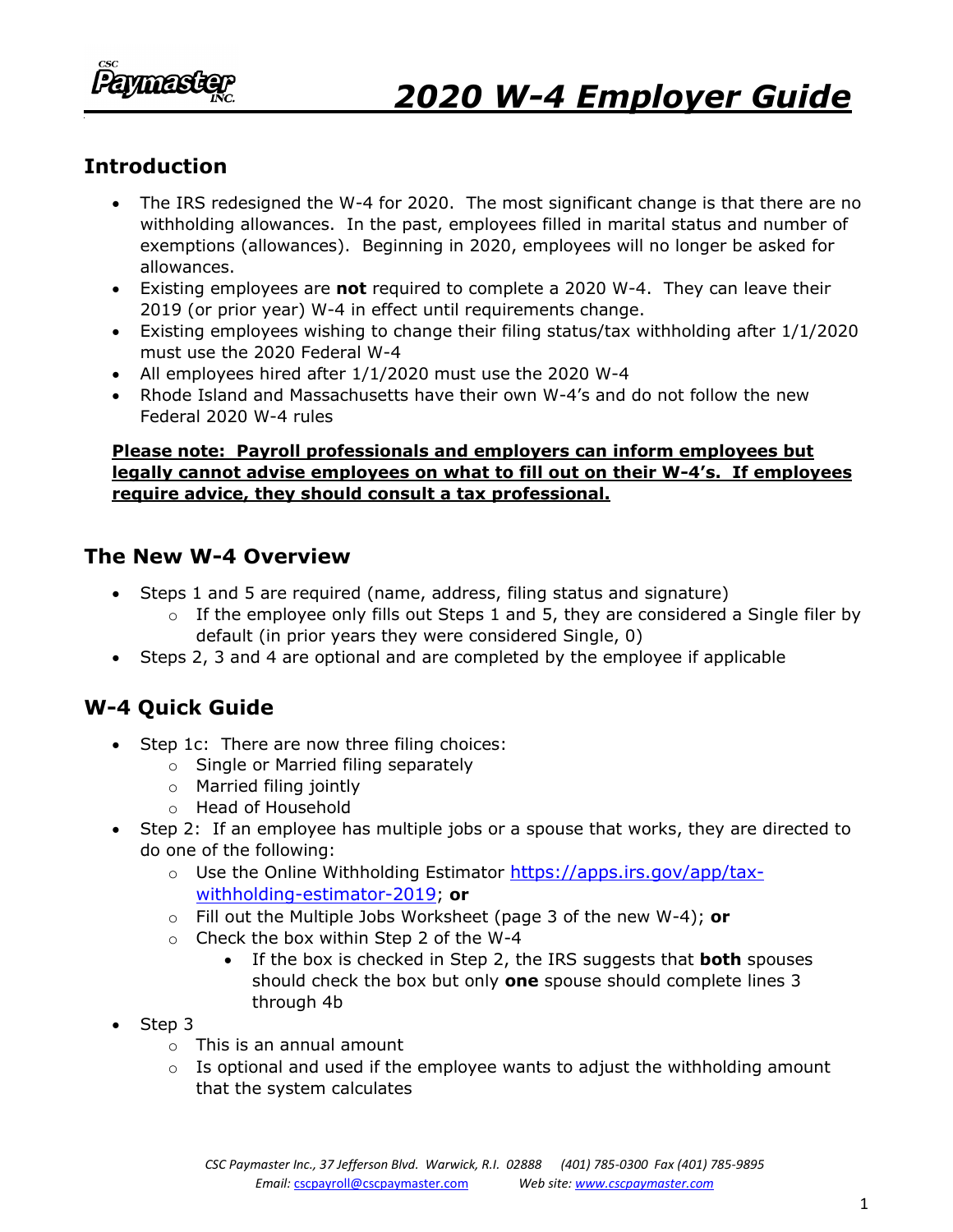

# *2020 W-4 Employer Guide*

- $\circ$  The employee enters the amount of tax credits that they expect to claim, and this amount **reduces** the amount of tax withheld
- Step 4a
	- o This is an annual amount
	- $\circ$  Is optional and used if the employee expects additional income to be taxed
	- $\circ$  The employee enters the amount of estimated income that does not come from a job, and this amount **increases** the total amount of taxable wages
- Step 4b
	- o This is an annual amount
	- o Is optional and used to report any deductions **over** the standard deduction amount
	- $\circ$  The employee enters the amount of the deductions that they expect to claim other than the standard deduction, and this amount **reduces** the total amount of taxable wages
- Step 4c
	- o This is a **per payroll** amount
	- $\circ$  Is optional and used for any additional tax the employee wants withheld
	- $\circ$  The employee enters any additional tax amount to be withheld each pay period, and this amount **increases** the total tax withheld
- If an employee claims exemption from withholding
	- $\circ$  There is no dedicated line on the W-4 but an employee can claim exempt if they meet the following qualifications:
		- Owed no federal tax in 2019; and
		- Expect to owe no federal income tax in 2020
	- $\circ$  To claim exemption, the employee should certify that they meet both qualifications by writing "Exempt" on the W-4 in the space below Step 4c
	- $\circ$  Employees that claim exemption will need to submit a new W-4 annually by February 15 each year

#### **Resources**

- Form W-4 <https://www.irs.gov/pub/irs-pdf/fw4.pdf>
- Employee Withholding Estimator <https://apps.irs.gov/app/tax-withholding-estimator-2019>
- IRS Frequently Asked Questions <https://www.irs.gov/newsroom/faqs-on-the-2020-form-w-4>
- IRS Circular E Employer's Tax Guide <https://www.irs.gov/pub/irs-pdf/p15.pdf>
- IRS Publication 15-T Federal Income Tax Withholding Methods <https://www.irs.gov/pub/irs-dft/p15t--dft.pdf>
- American Payroll Association (APA) Hot Topic [https://www.americanpayroll.org/compliance/compliance-overview/hot-topics/2020](https://www.americanpayroll.org/compliance/compliance-overview/hot-topics/2020-form-w-4) [form-w-4](https://www.americanpayroll.org/compliance/compliance-overview/hot-topics/2020-form-w-4)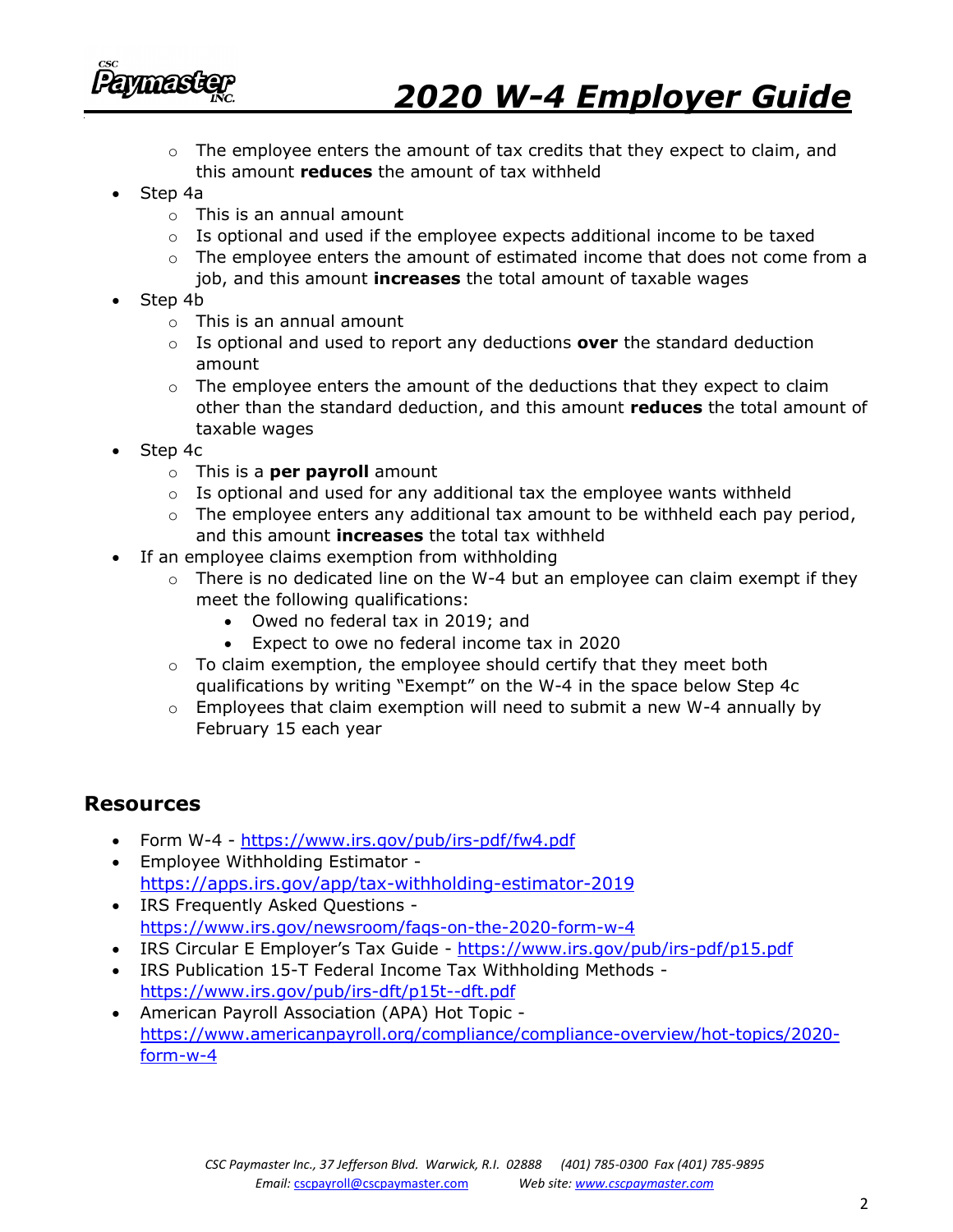

| Department of the Treasury<br>Internal Revenue Service                                                             |                                                                                                                            |                                                                                                                                                                                                        | > Complete Form W-4 so that your employer can withhold the correct federal income tax from your pay.<br>Give Form W-4 to your employer.<br>Your withholding is subject to review by the IRS.                                                                                                                              |                                                          |              |                                                                                                                      |  |
|--------------------------------------------------------------------------------------------------------------------|----------------------------------------------------------------------------------------------------------------------------|--------------------------------------------------------------------------------------------------------------------------------------------------------------------------------------------------------|---------------------------------------------------------------------------------------------------------------------------------------------------------------------------------------------------------------------------------------------------------------------------------------------------------------------------|----------------------------------------------------------|--------------|----------------------------------------------------------------------------------------------------------------------|--|
| Step 1:                                                                                                            |                                                                                                                            | (a) First name and middle initial                                                                                                                                                                      | <b>Last name</b>                                                                                                                                                                                                                                                                                                          |                                                          |              | (b) Social security number                                                                                           |  |
| <b>Enter</b>                                                                                                       | <b>Address</b>                                                                                                             |                                                                                                                                                                                                        |                                                                                                                                                                                                                                                                                                                           |                                                          |              |                                                                                                                      |  |
| Personal                                                                                                           |                                                                                                                            |                                                                                                                                                                                                        |                                                                                                                                                                                                                                                                                                                           | Does your name match the<br>name on your social security |              |                                                                                                                      |  |
| <b>Information</b>                                                                                                 |                                                                                                                            | City or town, state, and ZIP code                                                                                                                                                                      |                                                                                                                                                                                                                                                                                                                           |                                                          |              | card? If not, to ensure you get<br>credit for your earnings, contact<br>SSA at 800-772-1213 or go to<br>www.ssa.gov. |  |
|                                                                                                                    |                                                                                                                            |                                                                                                                                                                                                        |                                                                                                                                                                                                                                                                                                                           |                                                          |              |                                                                                                                      |  |
|                                                                                                                    | (a)                                                                                                                        | <b>Single or Married filing separately</b>                                                                                                                                                             |                                                                                                                                                                                                                                                                                                                           |                                                          |              |                                                                                                                      |  |
|                                                                                                                    |                                                                                                                            | Married filing jointly (or Qualifying widow(er))<br>Head of household (Check only if you're unmarried and pay more than half the costs of keeping up a home for yourself and a qualifying individual.) |                                                                                                                                                                                                                                                                                                                           |                                                          |              |                                                                                                                      |  |
|                                                                                                                    |                                                                                                                            |                                                                                                                                                                                                        |                                                                                                                                                                                                                                                                                                                           |                                                          |              |                                                                                                                      |  |
|                                                                                                                    |                                                                                                                            |                                                                                                                                                                                                        | Complete Steps 2–4 ONLY if they apply to you; otherwise, skip to Step 5. See page 2 for more information on each step, who can<br>claim exemption from withholding, when to use the online estimator, and privacy.                                                                                                        |                                                          |              |                                                                                                                      |  |
| Step 2:                                                                                                            |                                                                                                                            |                                                                                                                                                                                                        | Complete this step if you (1) hold more than one job at a time, or (2) are married filing jointly and your spouse                                                                                                                                                                                                         |                                                          |              |                                                                                                                      |  |
| <b>Multiple Jobs</b>                                                                                               |                                                                                                                            |                                                                                                                                                                                                        | also works. The correct amount of withholding depends on income earned from all of these jobs.                                                                                                                                                                                                                            |                                                          |              |                                                                                                                      |  |
| or Spouse                                                                                                          |                                                                                                                            | Do only one of the following.                                                                                                                                                                          |                                                                                                                                                                                                                                                                                                                           |                                                          |              |                                                                                                                      |  |
| <b>Works</b>                                                                                                       | (a) Use the estimator at www.irs.gov/W4App for most accurate withholding for this step (and Steps 3–4); or                 |                                                                                                                                                                                                        |                                                                                                                                                                                                                                                                                                                           |                                                          |              |                                                                                                                      |  |
|                                                                                                                    | (b) Use the Multiple Jobs Worksheet on page 3 and enter the result in Step 4(c) below for roughly accurate withholding; or |                                                                                                                                                                                                        |                                                                                                                                                                                                                                                                                                                           |                                                          |              |                                                                                                                      |  |
|                                                                                                                    | (c) If there are only two jobs total, you may check this box. Do the same on Form W-4 for the other job. This option       |                                                                                                                                                                                                        |                                                                                                                                                                                                                                                                                                                           |                                                          |              |                                                                                                                      |  |
|                                                                                                                    | is accurate for jobs with similar pay; otherwise, more tax than necessary may be withheld .<br>► ⊟                         |                                                                                                                                                                                                        |                                                                                                                                                                                                                                                                                                                           |                                                          |              |                                                                                                                      |  |
|                                                                                                                    | TIP: To be accurate, submit a 2020 Form W-4 for all other jobs. If you (or your spouse) have self-employment               |                                                                                                                                                                                                        |                                                                                                                                                                                                                                                                                                                           |                                                          |              |                                                                                                                      |  |
|                                                                                                                    | income, including as an independent contractor, use the estimator.                                                         |                                                                                                                                                                                                        |                                                                                                                                                                                                                                                                                                                           |                                                          |              |                                                                                                                      |  |
|                                                                                                                    |                                                                                                                            |                                                                                                                                                                                                        | Complete Steps 3–4(b) on Form W-4 for only ONE of these jobs. Leave those steps blank for the other jobs. (Your withholding will<br>be most accurate if you complete Steps 3–4(b) on the Form W-4 for the highest paying job.)<br>If your income will be \$200,000 or less (\$400,000 or less if married filing jointly): |                                                          |              |                                                                                                                      |  |
|                                                                                                                    |                                                                                                                            |                                                                                                                                                                                                        | Multiply the number of qualifying children under age 17 by \$2,000 $\blacktriangleright$ \$                                                                                                                                                                                                                               |                                                          |              |                                                                                                                      |  |
| Step 3:<br>Claim<br><b>Dependents</b>                                                                              |                                                                                                                            | Multiply the number of other dependents by \$500                                                                                                                                                       |                                                                                                                                                                                                                                                                                                                           | S                                                        |              |                                                                                                                      |  |
|                                                                                                                    |                                                                                                                            | Add the amounts above and enter the total here                                                                                                                                                         |                                                                                                                                                                                                                                                                                                                           |                                                          | з            | Is                                                                                                                   |  |
|                                                                                                                    |                                                                                                                            |                                                                                                                                                                                                        | (a) Other income (not from jobs). If you want tax withheld for other income you expect                                                                                                                                                                                                                                    |                                                          |              |                                                                                                                      |  |
|                                                                                                                    |                                                                                                                            |                                                                                                                                                                                                        | this year that won't have withholding, enter the amount of other income here. This may                                                                                                                                                                                                                                    |                                                          |              |                                                                                                                      |  |
|                                                                                                                    |                                                                                                                            | include interest, dividends, and retirement income .                                                                                                                                                   |                                                                                                                                                                                                                                                                                                                           |                                                          | 4(a)  S      |                                                                                                                      |  |
|                                                                                                                    |                                                                                                                            |                                                                                                                                                                                                        |                                                                                                                                                                                                                                                                                                                           |                                                          |              |                                                                                                                      |  |
|                                                                                                                    |                                                                                                                            |                                                                                                                                                                                                        | (b) Deductions. If you expect to claim deductions other than the standard deduction<br>and want to reduce your withholding, use the Deductions Worksheet on page 3 and                                                                                                                                                    |                                                          |              |                                                                                                                      |  |
|                                                                                                                    |                                                                                                                            | enter the result here<br>n.                                                                                                                                                                            | $\sim$                                                                                                                                                                                                                                                                                                                    |                                                          | $4(b)$ S     |                                                                                                                      |  |
|                                                                                                                    |                                                                                                                            |                                                                                                                                                                                                        |                                                                                                                                                                                                                                                                                                                           |                                                          |              |                                                                                                                      |  |
|                                                                                                                    |                                                                                                                            |                                                                                                                                                                                                        | (c) Extra withholding. Enter any additional tax you want withheld each pay period                                                                                                                                                                                                                                         |                                                          | $4(c)$ S     |                                                                                                                      |  |
|                                                                                                                    |                                                                                                                            |                                                                                                                                                                                                        |                                                                                                                                                                                                                                                                                                                           |                                                          |              |                                                                                                                      |  |
|                                                                                                                    |                                                                                                                            |                                                                                                                                                                                                        |                                                                                                                                                                                                                                                                                                                           |                                                          |              |                                                                                                                      |  |
|                                                                                                                    |                                                                                                                            |                                                                                                                                                                                                        | Under penalties of perjury, I declare that this certificate, to the best of my knowledge and belief, is true, correct, and complete.                                                                                                                                                                                      |                                                          |              |                                                                                                                      |  |
|                                                                                                                    |                                                                                                                            |                                                                                                                                                                                                        |                                                                                                                                                                                                                                                                                                                           |                                                          |              |                                                                                                                      |  |
|                                                                                                                    |                                                                                                                            |                                                                                                                                                                                                        | Employee's signature (This form is not valid unless you sign it.)                                                                                                                                                                                                                                                         |                                                          | <b>Date</b>  |                                                                                                                      |  |
|                                                                                                                    |                                                                                                                            |                                                                                                                                                                                                        |                                                                                                                                                                                                                                                                                                                           |                                                          |              |                                                                                                                      |  |
| Step 4<br>(optional):<br>Other<br><b>Adjustments</b><br>Step 5:<br>Sign<br><b>Here</b><br><b>Employers</b><br>Only |                                                                                                                            | Employer's name and address                                                                                                                                                                            |                                                                                                                                                                                                                                                                                                                           | First date of<br>employment                              | number (EIN) | Employer identification                                                                                              |  |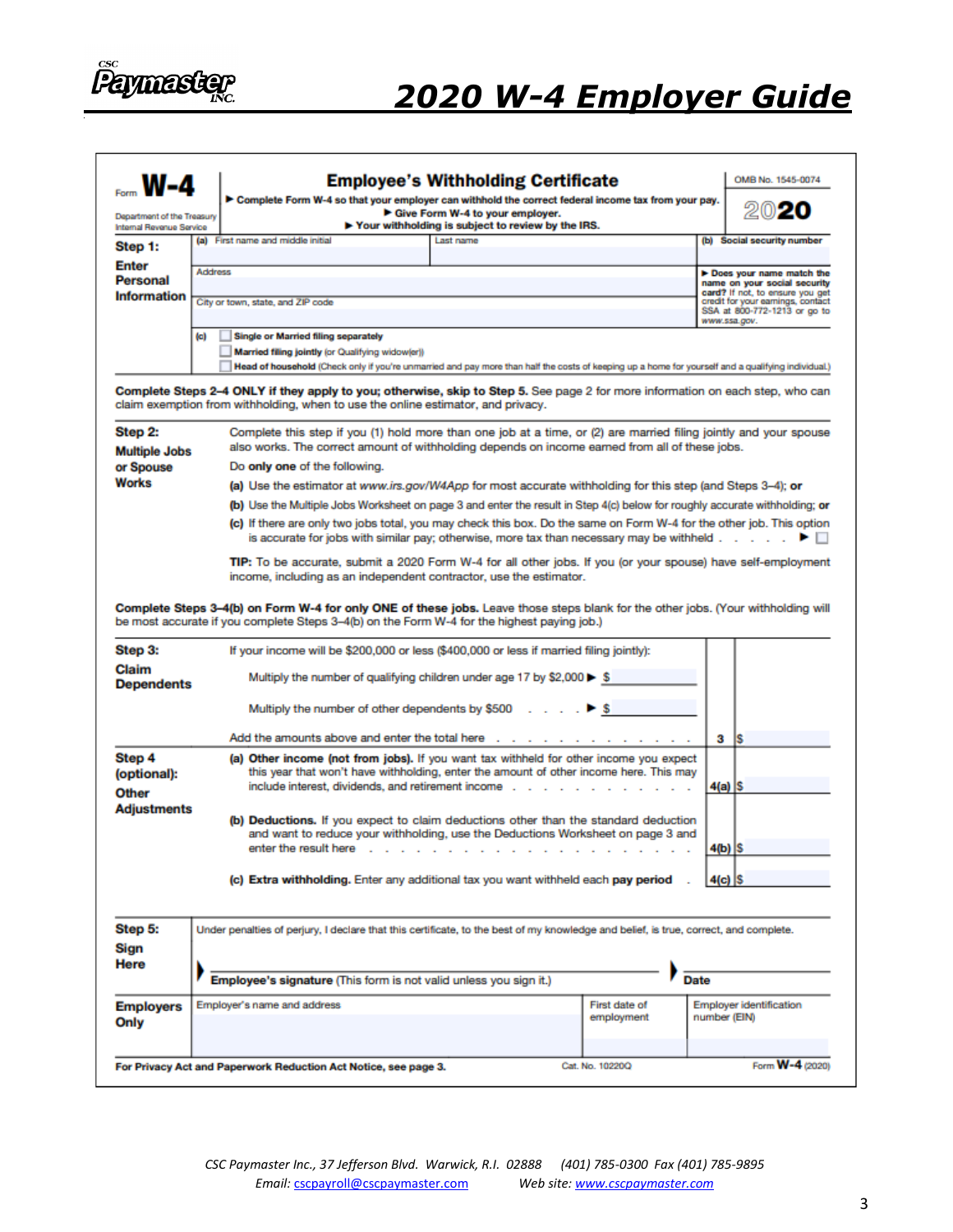

#### **Impact on Employees**

- The new W-4 is more accurate for the calculation of tax withholding with respect to adjusting for tax credits, other income and deductions.
- Filling out the new W-4 may take the employee additional time to properly complete
- Employees can continue with their same withholding status in 2020 and are not required to fill out a new W-4 in 2020

# **Impact on Employers**

- Employers may ask employees to fill out the new W-4 but cannot require employees to do so
- Employees may need additional time with the onboarding process and may find it necessary to look up information from last year's income tax return
- At a minimum, employees could be asked to complete just Steps 1 and 5 and submit changes to the W-4 at a later date

### **Informing Your Employees**

The American Payroll Association has created a sample letter template (see page 5) explaining the 2020 W-4 to employees. You can customize this letter to your organization.

The new W-4 is very different from previous versions and many may find it challenging. Payroll professionals must balance being helpful to their employees with the understanding that they need to be careful not to give tax or legal advice. If their employees need advice, they should be advised to speak to an accountant or tax professional. Legally, payroll professionals and employers cannot give tax advice to employees.

The attached letter explains why the form has changed, recommends that employees perform a "paycheck checkup" using the IRS's Tax Withholding Estimator and provides basic information about the steps employees will take to complete the form.

*Disclaimer: The contents of any of CSC Paymaster Inc's materials are intended to convey general information and education only and not to provide legal, tax or HR advice. The contents of any of CSC Paymaster Inc's materials, and the posting and viewing of the information, should not be construed as, and should not be relied upon for, legal, tax or HR advice in any particular circumstance or fact situation.*